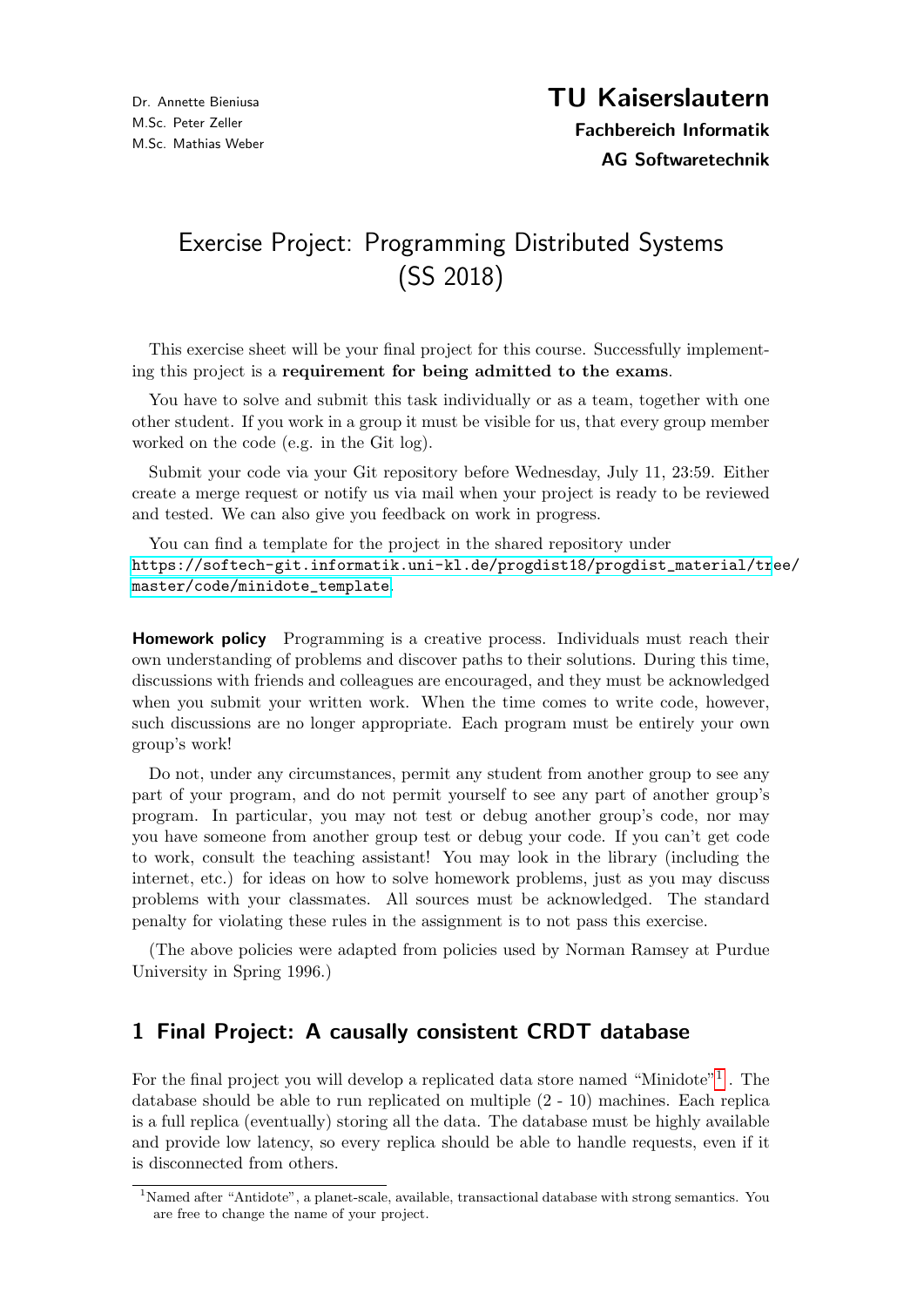**Data model:** Minidote is a key-CRDT store: Each replicated data object is stored under a key. The store provides an API to read the current state of an object given a key and to update objects. The supported update operations depend on the data type of the object. For example a counter supports increment- and decrement operations, while a set supports add- and remove-operations.

We will use the Antidote CRDT library<sup>[2](#page-1-0)</sup> to support a variety of replicated data types. Check the readme file of the library and the lecture on CRDTs for information on how to use the library.

API: We use a Protocol Buffer<sup>[3](#page-1-1)</sup> interface to let clients written in a variety of languages interact with our database. We will reuse the protocol buffer interface of the Antidote database, so that we can reuse existing clients and benchmarks. The code to handle protocol buffer requests is already provided in the template. It will call the read\_objects and update\_objects functions in the minidote\_server module, which you have to implement. The details of this API are explained below in [1.1.](#page-3-0)

**Consistency model:** The data-store must provide the following consistency guarantees:

Eventual visibility: Every event eventually becomes visible at all replicas.

**Causality:** If  $e_1 \xrightarrow{vis} e_2$  and  $e_2 \xrightarrow{vis} e_3$ , then  $e_1 \xrightarrow{vis} e_3$ 

Correct return values: Each CRDT has a specification, which maps an abstract execution to a return value (Hint: the CRDT library ensures correct return values, if you use is correctly).

For example using a multi-value register guarantees:

$$
v \in \text{rval}(e) \leftrightarrow \left(\exists e_1 \in E. \text{ op}(e_1) = \text{assign}(v) \land \left(\not \exists e_2 \in E. \ e_1 \xrightarrow{vis} e_2 \land \exists v'. \text{ op}(e_2) = \text{assign}(v')\right)\right)
$$

- **Atomic operations:** When several objects are updated with one call to update\_objects, then it should not be possible to observe a state, where some of the updates are visible and others are not.
- **Session guarantees:** Each call  $e_1$  to update\_objects and read\_objects returns a clock which identifies the database version after the operation was completed. This clock can be passed to a succeeding API call  $e_2$ . In this case, it must be guaranteed that  $e_1 \xrightarrow{vis} e_2$ .
- **Durability:** After an update operation returns, the value must be guaranteed to be persistently stored on at least one machine. The update must not be lost when the machine crashes and the database restarts later. Read operations may not return results, which are not yet persistently stored.

Fault model We assume a non-byzantine fault model. Messages might be lost or delayed. Nodes may crash and restart after some time.

In addition, the system should be able to handle unpredictable errors – if a single Erlang process crashes, supervisors should restart the relevant part of the system.

<span id="page-1-0"></span> $^{2}$ [https://github.com/SyncFree/antidote\\_crdt](https://github.com/SyncFree/antidote_crdt)

<span id="page-1-1"></span> $^3$ <https://developers.google.com/protocol-buffers/>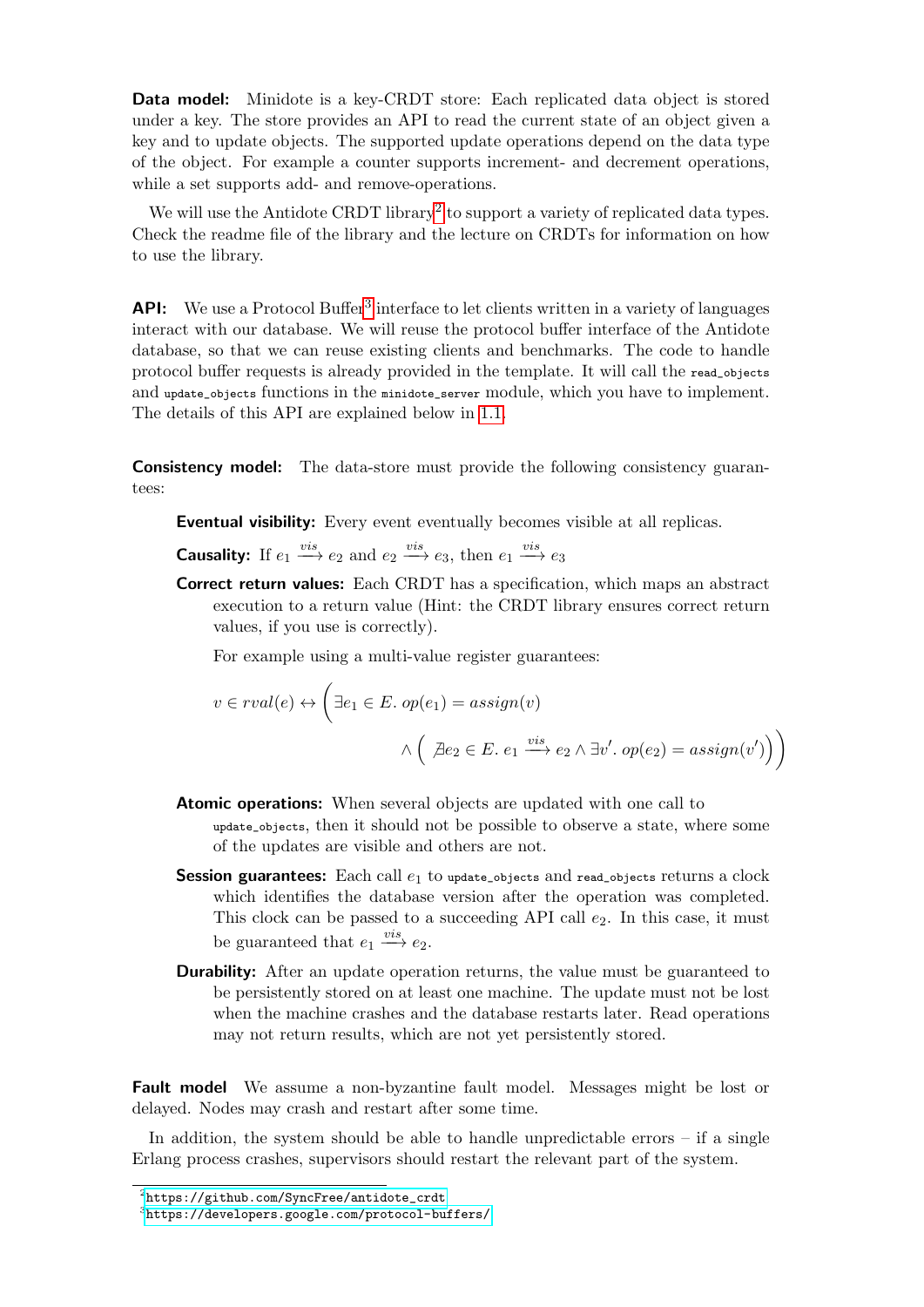**Performance requirements** We are not trying to implement the world's fastest data store here. It is more important to be correct than to be fast. However, you should try to achieve a decent performance and try to avoid strongly degrading performance if the system keeps running for a long time.

For the following performance requirements, we assume a system with 3 machines, each running one replica of the database. Each machine runs Linux, an Intel Core i5-4310M CPU, and has 8GB of RAM. The connection between nodes has an average latency below 50ms and allows for a throughput of at least 10 Mbit/s.

Staleness: Under normal operation, updates should be delivered in a timely manner: If all nodes are connected, latency between nodes is below 100ms, and there are less than 10 updates per second with less than 1kB of data per update, then other updates should become visible at other nodes within 5 seconds.

After a network problem (here: a node got disconnected for 10 seconds), updates should become visible within 30 seconds after the network connection has been restored to normal operation.

Latency: Assume a setup where 10 threads per node sequentially issue operations (50% read, 50% writes) on counter objects. The keys are chosen randomly with a power-law probability distribution<sup>[4](#page-2-0)</sup>.

The average latency for write-operations should be less than 100ms and 95% of write-operations should have a latency below 200ms.

For read-operations the average latency should be less than 50ms.

**Throughput:** For the same setup as above but with 100 threads, the system should be able to perform at least 500 operations per second.

**Testing** In the initial template you will find only some very basic tests. Over time, we will make more tests and benchmarks available.

To use our unit tests, you need to stick to the architecture described below.

Documentation and Code style We expect that you document your code with comments and write clean and readable code.

Architecture There are three main components, which you need to implement. In the overview below, these components are marked with solid borders. Components for which we provide libraries are marked with a dashed border.

<span id="page-2-0"></span><sup>&</sup>lt;sup>4</sup>more precisely: a pareto distribution, where keys 0 to 1000 are chosen 80% of the time.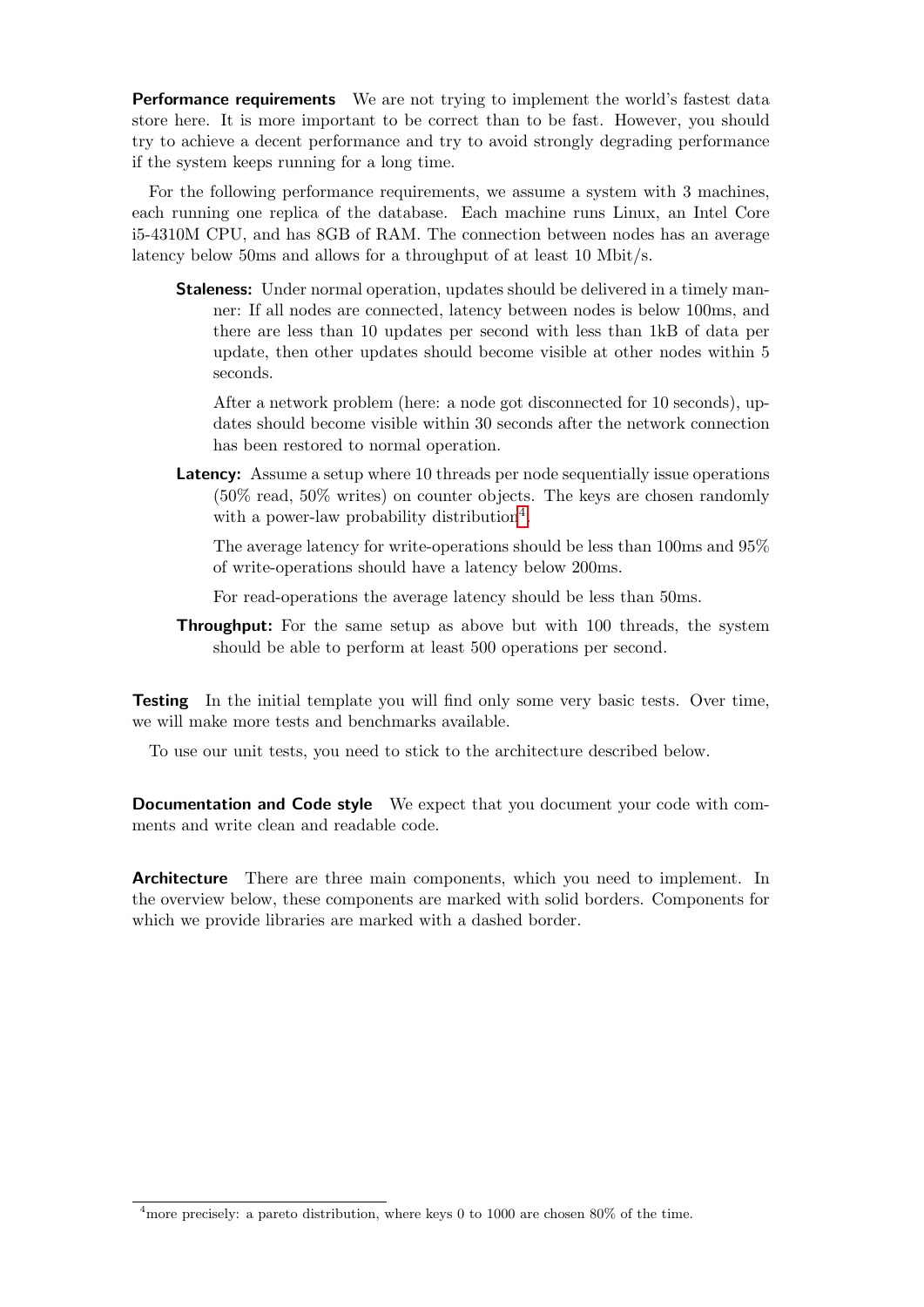

The protocol buffer (PB) interface manages a set of sockets (using the ranch library). Clients connect through these sockets and send requests as PB messages. The PB module translates these messages to Erlang terms, and calls the key-value server. The result from the key-value server is again encoded into a PB response and sent back to the client.

#### <span id="page-3-0"></span>1.1 Key-value server

Module name: minidote\_server

The key-value server holds the state of all objects in memory under their respective key. A key is a 3-tuple consisting of a main identifier ( $\kappa_{\rm{ey}}$ ), the type of the datatype (Type), and a namespace (Bucket).

-type key () :: {Key :: binary (), Type :: antidote\_crdt:typ (), Bucket :: binary () }.

The key-value server should provide the following API described below. You can choose an arbitrary representation for the type clock().

```
-type server () :: pid () | atom ().
```

```
% Starts the key - value server and returns the process identifier of the server .
% The process will be registered locally under the given ServerName .
% During initialization the minidote_logged_causal_broadcast is instantiated .
% Before the server can return any other requests , it recovers from the log .
% It will receive broadcast messages from the broadcast module and a
% log_recovery_done message once all broadcast messages from the log
% have been sent .
-spec start_link (atom ()) -> {ok, server ()} | ignore | {error, Error :: any ()}.
start_link ( ServerName ) -> ...
% Takes a list of keys and returns the value of the corresponding objects .
% To get the value of a CRDT it uses the antidote_crdt : value function .
% If there are no updates for a key , the initial value for the given Type is
% returned .
% The function takes a clock value , which can be ignore or come from the
```
% result of another call of read\_objects or update\_objects . % If clock comes from another call , it is guaranteed that this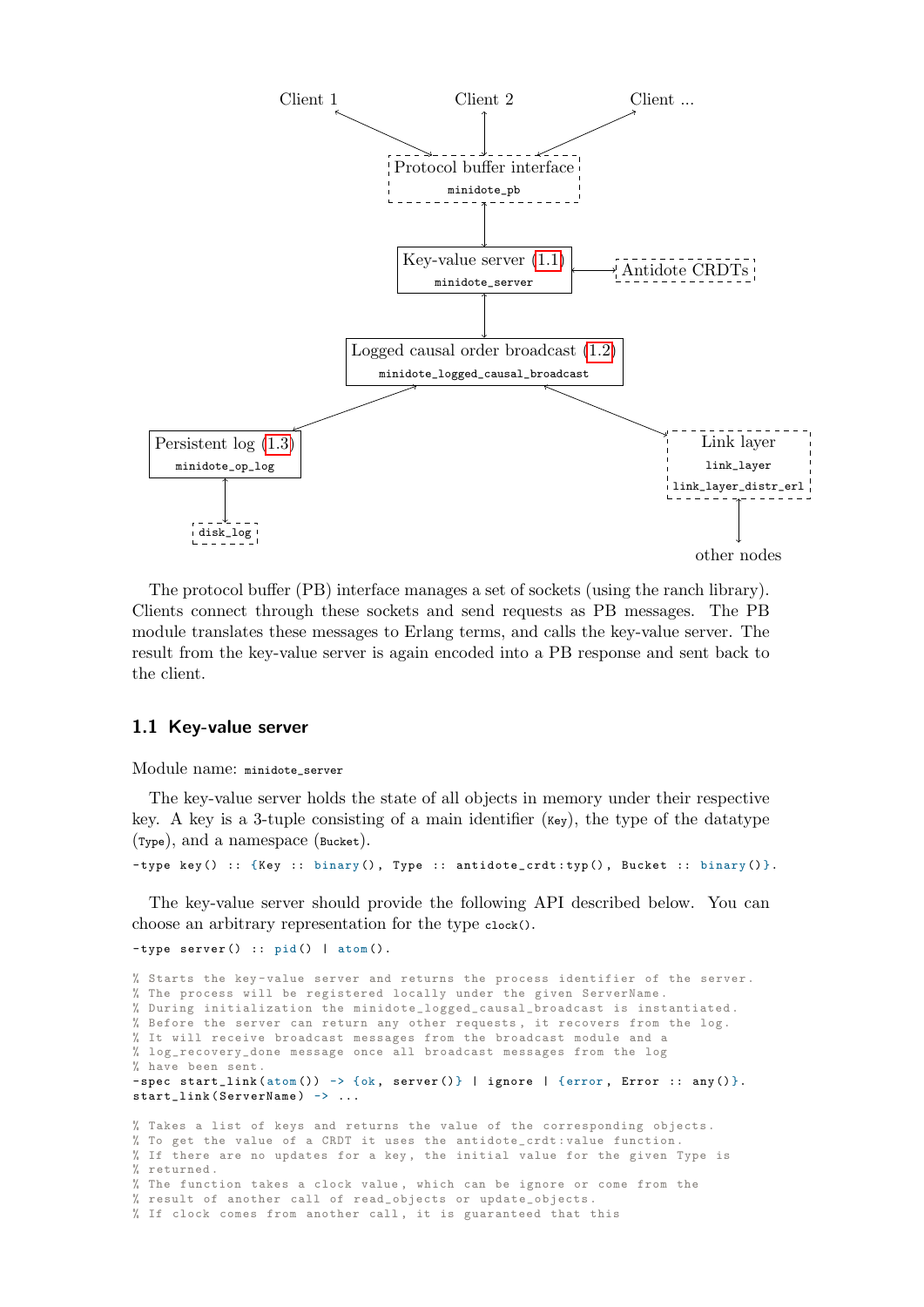```
% read observes a state that is not older than the state after the
% previous call .
-spec read objects ( server (), [kev()], clock () | ignore ) ->
   \{ok, \, \lceil any() \rceil, \, clock() \}| {error , any ()}.
read_objects (Server, Objects, Clock) -> ...
% Takes a list of {key, update} pairs and executes the given updates atomically.
% If several updates are given for the same key , the updates are performed
% sequentially from left to right .
% The function takes a clock value , which can be ignore or comes from the
% result of another call of read_objects or update_objects .
% If clock comes from another call , it is guaranteed that this
% update operation is applied on a state that is not older than the state
% after the previous call .
-spec update_objects (server (), [{key (), Op :: atom (), Args :: any ()}], clock ()) ->
    \{ok, clock()\}| {error , any ()}.
update_objects (Server, Updates, Clock) -> ...
```
#### <span id="page-4-0"></span>1.2 Logged causal order broadcast

Module name: minidote\_logged\_causal\_broadcast

This module provides functionality similar to the causal broadcast algorithm you implemented for Exercise 2. In addition to the features you implemented back then, the logged causal order broadcast module should be able to handle crashes. To this end, each message that is broadcast is stored in a log (using the persistent log module, see [1.3\)](#page-5-0). On startup, this log is read and used to redeliver all messages from the log to all nodes (including the sender). When all messages from the log have been delivered, a log\_recovery\_done message is sent.

The module uses the link\_layer and link\_layer\_distr\_erl modules to communicate with other nodes. Another minor optimization is that the broadcast function only delivers the message to other nodes and not to the sender (the sender only receives the messages during recovery).

```
% Starts a process handling the broadcast algorithm .
% On success the function returns a tuple {ok , Beb}, where Beb is a process -id
% used in later calls to broadcast (see below ).
% The first argument is a process -id.
% When delivering a broadcast message Msg, the tuple {rco_deliver, Msg}
% should be sent to this process.
% The second argument is a ServerName that is passed to the log modules
% start_link function .
% After initialization , recovery from the logs starts automatically .
% Each message in the log is sent to the RespondTo process .
% When recovery is complete , a message log_recovery_done is sent to the
% RespondTo process .
-spec start_link(pid(), atom()) -> {ok, pid()} | ignore | {error, Error :: any()
    }.
start_link (RespondTo, ServerName) -> ...
% broadcasts a message to all other nodes in the system .
% The first argument is the process -id returned by start_link .
% The second argument is the message to send .
% When the function returns 'ok ' it is guaranteed , that the
% message has been persistently stored to disk .
-spec broadcast (pid(), any ()) \rightarrow ok.
broadcast (B, Msg) -> ...
% Stops the broadcast process .
-spec stop (pid ()) -> any ().
stop(B) \rightarrow \ldots% Returns the name of the current node .
-spec this_node(pid()) -> any().
this_node (B) -> \ldots
```